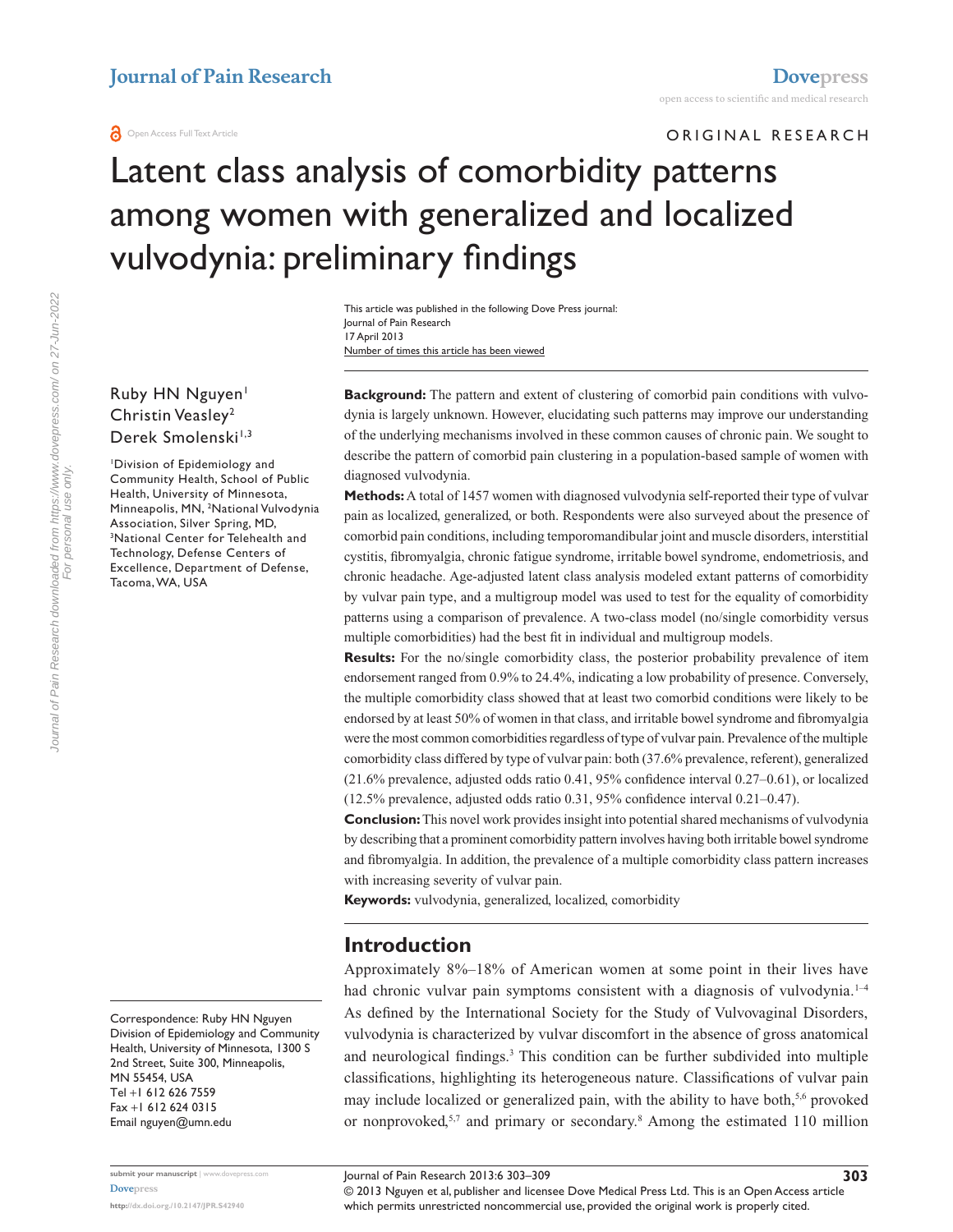chronic pain sufferers in the US, women with vulvodynia may be unique due to their high rate of comorbidity,  $9-12$  the psychosocial impact of this condition, $13-15$  the young age at which the peak incidence occurs, $16,17$  and the potential for reproductive consequences.18,19

Pain conditions such as fibromyalgia, irritable bowel syndrome, interstitial cystitis, temporomandibular joint and muscle disorders, and chronic fatigue syndrome are common among women with vulvodynia.<sup>2,9–12,20</sup> Reed et al recently reported that women with vulvodynia were 2–3 times more likely to have one of these conditions.<sup>10</sup> Our own recent work has found that women with vulvodynia were more likely to feel isolated and that their pain was invalidated if they had a comorbid pain condition, and that this association was greater in the presence of multiple comorbid pain conditions.9 It is unknown how these feelings could affect the presence of vulvar pain. However, there is evidence suggesting that the pain from one condition may influence the presence of pain from another condition. In a recent study of women with interstitial cystitis, it was concluded that specific sensitivities are associated with differing patterns of comorbid pain conditions,<sup>21</sup> perhaps indicating a unique biological mechanism for certain clusters of pain conditions. In a separate study of individuals with interstitial cystitis, the presence of comorbid pain conditions was a significant predictor of the prognosis of interstitial cystitis.<sup>22</sup> These studies suggest that the presence of comorbid pain disorders could either worsen disease or be a marker of more severe pathology.

Despite our knowledge that pain conditions often co-occur, previous studies have not identified patterns of comorbid clustering with vulvodynia, and identification of such patterns would be highly beneficial to future studies of the underlying biological mechanisms of these common chronic pain conditions. The purpose of this study was to describe the clustering patterns of comorbid pain in women with vulvodynia. If significant clustering patterns existed, we determined whether the cluster patterns differed in prevalence by the extent of vulvar pain, ie, localized, generalized, or both.

# **Materials and methods** Study design and sample

The data used in this study were from an online crosssectional study (the Coexisting Conditions Survey) conducted by the National Vulvodynia Association (NVA) using a convenience sample of its membership. The NVA is the leading patient advocacy organization representing

women with vulvodynia and those affected by the condition. The NVA has collaborated with research institutions on research studies using its membership, as well as having initiated research of its own. The Coexisting Conditions Survey was initiated by the NVA and is available on the NVA website (http:/[/www.nva.org\)](http://www.nva.org). In January 2009, the NVA notified its patient membership of the survey. Women were asked to refrain from completing the survey if they had yet to be diagnosed with vulvodynia. Therefore, the only inclusion criterion was a formal diagnosis of vulvodynia. Responses were anonymous and there was no compensation given for completing the survey. Data for this study represent participants recruited from January 2009 to April 2011. Originally 1460 women responded to the survey, with three dropouts due to incomplete responses. Therefore, our analytical dataset included 1457 women.

#### Survey

The survey is a 13-item instrument assessing age, basic information about a woman's history of vulvodynia, and history of a physician diagnosis of any of the following comorbid pain conditions: interstitial cystitis, fibromyalgia, chronic fatigue syndrome, irritable bowel syndrome, endometriosis, temporomandibular joint and muscle disorders, chronic headache, and burning mouth syndrome. If a woman reported that she had been diagnosed with a comorbid condition from the list, she was asked to report if the symptoms of the other condition began before, around the same time, or after the onset of symptoms of vulvodynia. Women were also asked whether their diagnosis of vulvodynia included a subtype; women could report if they had been diagnosed with generalized vulvodynia, vulvar vestibulitis syndrome/vestibulodynia, or both.

#### Statistical analysis

We used a multigroup latent class analysis<sup>23</sup> to identify and compare patterns of comorbidity between women with localized, generalized, or both forms of vulvodynia; a woman could only be classified into one of these types of vulvar pain categories. In the first stage of the analysis, we estimated iterative latent classes separately for each of the three vulvar pain categories. We compared the fit of the iterative models using the Akaike information criterion, the Bayes information criterion, and the Lo-Mendel-Rubin likelihood ratio test.<sup>24</sup> A model with one additional class was considered an improvement in fit with lower Akaike information criterion and Bayes information criterion values and a statistically significant  $(P < 0.05)$  likelihood ratio test. We also evaluated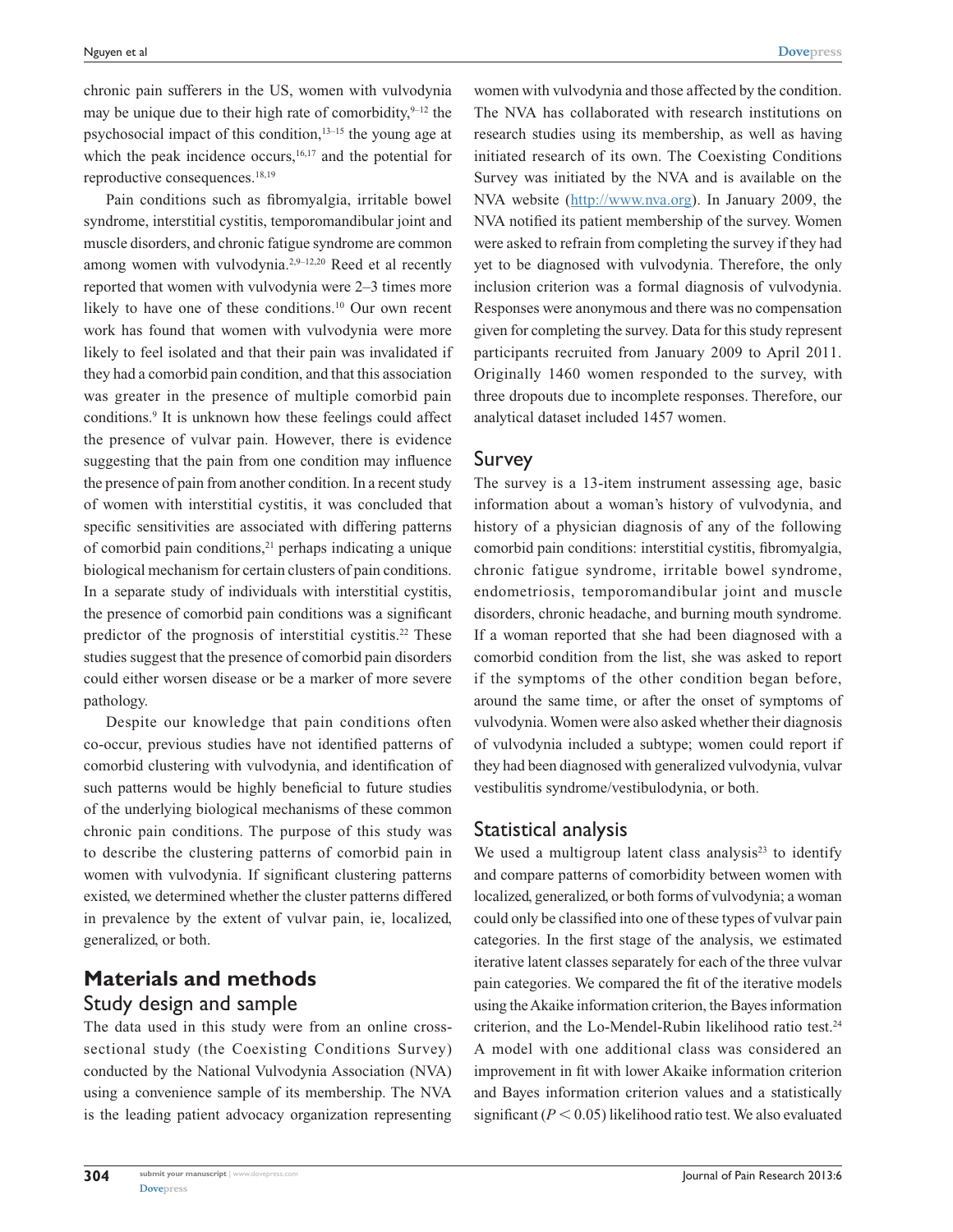the absolute fit of each model using the  $G<sup>2</sup>$  statistic and its associated degrees of freedom.<sup>23</sup> A nonsignificant ( $P > 0.05$ ) G2 value indicated a close approximation between the modelimplied contingency table and the empirical contingency table of the indicator items used in the latent class analysis. All models were adjusted for age, which was entered as continuous after natural logarithm transformation.

After identifying the optimal solution for each outcome, we tested a series of multigroup models that placed increasing constraints on parameter equality between the groups.<sup>23</sup> In the first model, we freely estimated the item thresholds and the participant classification for all three vulvar pain types. We then constrained the thresholds to equality for comparison of the equivalence of the latent class structure. A final model restricted the classification distribution of participants to equality across the outcome groups. We used the difference in  $G<sup>2</sup>$  estimates between each model and the difference in degrees of freedom as a likelihood ratio test of the worsening of model fit with the imposed constraints. Posterior probabilities were reported after rescaling to a percentage (ie, multiplying the probability by 100%). We estimated all latent class models in Mplus version 6.1.25

### Research ethics

No identifying information was collected in the Coexisting Conditions Survey. Therefore, the institutional review board at the University of Minnesota exempted this secondary data analysis from human subjects approval because no identifying information was collected or transferred to the University of Minnesota by investigators from the NVA.

# **Results**

The mean age of the 1457 women who completed the survey was  $41.5 \pm 14$  years and they had a mean duration of vulvodynia of  $48 \pm 63$  months. In total, 32.1% had generalized vulvodynia, 43.9% had localized vulvodynia, and 24.1% had both types of vulvodynia present at the time of the survey.

Table 1 shows the distribution of the eight comorbid conditions in each of the vulvodynia outcome groups. For all three groups, the most common conditions were temporomandibular muscle and joint disorders, interstitial cystitis, and irritable bowel syndrome. Overall, participants with both generalized and site-specific vulvodynia reported a greater prevalence of comorbid conditions. Burning mouth syndrome had the lowest prevalence overall, and was omitted from the latent class analysis because of low variability.

Outcome-specific latent class models (Table 2) indicated that a two-class solution was optimal for each vulvodynia **Table 1** Frequency of endorsement of each of eight possible comorbidities by type of vulvodynia in 1457 women with selfreported vulvodynia

|                                | Type of vulvodynia                 | P value                          |                                    |         |
|--------------------------------|------------------------------------|----------------------------------|------------------------------------|---------|
|                                | Generalized<br>$n = 467$<br>$(\%)$ | Localized<br>$n = 639$<br>$(\%)$ | <b>Both</b><br>$n = 351$<br>$(\%)$ |         |
| <b>Comorbidity</b>             |                                    |                                  |                                    |         |
| <b>TMD</b>                     | 20.1                               | 19.9                             | 29.6                               | 0.001   |
| Interstitial cystitis          | 18.8                               | 14.7                             | 27.9                               | < 0.001 |
| Fibromyalgia                   | 17.3                               | 8.9                              | 24.2                               | < 0.001 |
| Chronic fatigue<br>syndrome    | 7.9                                | 4.7                              | 10.5                               | 0.002   |
| Irritable bowel<br>syndrome    | 29.3                               | 29.4                             | 37.3                               | 0.02    |
| Endometriosis                  | 12.6                               | ШJ                               | 14.5                               | 0.29    |
| Chronic headache               | 18.0                               | 17.4                             | 19.9                               | 0.60    |
| Burning mouth                  | 6.4                                | 2.0                              | 6.0                                | 0.001   |
| syndrome                       |                                    |                                  |                                    |         |
| <b>Number of comorbidities</b> |                                    |                                  |                                    |         |
| 0                              | 37.9                               | 41.5                             | 28.2                               | < 0.001 |
| ı                              | 27.4                               | 31.1                             | 26.8                               |         |
| 2                              | 15.6                               | 13.5                             | 17.9                               |         |
| $\geq$ 3                       | 9.1                                | 13.9                             | 27.1                               |         |

**Abbreviation:** TMD, temporomandibular joint and muscle disorders.

outcome (Lo-Mendel-Rubin likelihood ratio test [LMR-LRT],  $P < 0.001$ ). For generalized vulvodynia, the threeclass model had a lower Bayesian information criterion, but the LMR-LRT was not statistically significant, indicating that the increase in model complexity with the three classes did not produce a strong improvement in the model fit. For the other two types of vulvodynia, the information criterion values for the three-class solutions were larger than for the two-class solutions, and differences in the likelihood ratio tests were not statistically significant, thus leading us to prefer the two-class solution. For all three outcomes, interpretation of the two-class model was considered superior to that of the three-class model, further supporting selection of the twoclass model for each type of vulvodynia.

Table 3 shows the posterior probabilities of item endorsement within each latent class identified and the distribution of women in each class according to vulvodynia outcome. For women with generalized vulvodynia, the multiple comorbidity class was defined by an endorsement of over 50% for both fibromyalgia and irritable bowel syndrome. Women with localized vulvodynia assigned to the multiple comorbidity class were more likely to endorse both temporomandibular muscle and joint disorders and fibromyalgia using the same threshold. Finally, women with both types of vulvodynia who were assigned to the multiple comorbidity class were more likely to endorse all of the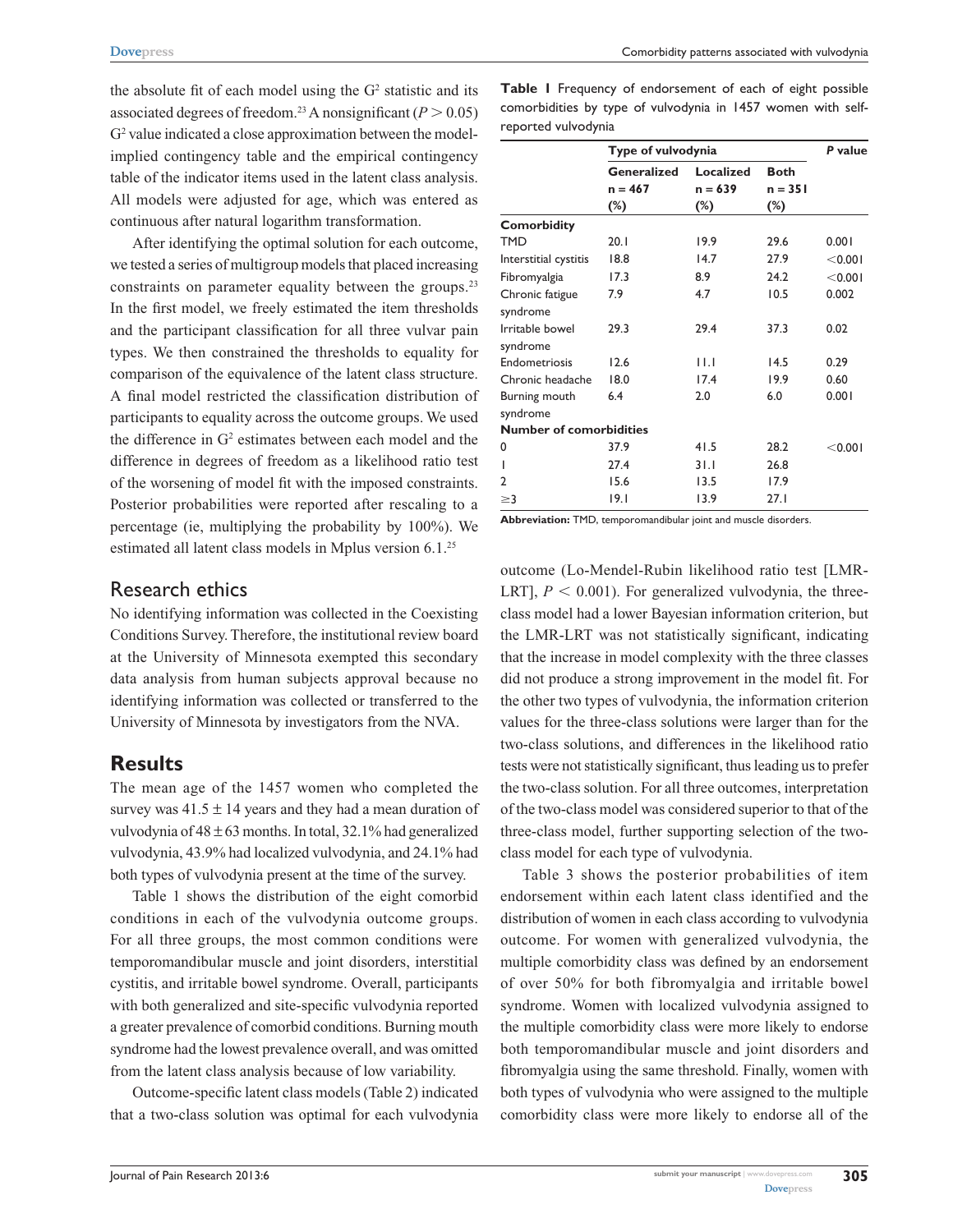| Classes (n)    | LL.        | <b>AIC</b> | <b>BIC</b> | $G2$ , df   | P    | <b>Entropy</b> | <b>LMR-LRT</b> | P       |
|----------------|------------|------------|------------|-------------|------|----------------|----------------|---------|
| Generalized    |            |            |            |             |      |                |                |         |
| $\overline{2}$ | $-1397.57$ | 2827.14    | 2842.71    | 129.79, 112 | 0.12 | 0.69           | 171.89         | < 0.001 |
| 3              | $-1381.66$ | 2813.32    | 2837.64    | 99.65, 104  | 0.60 | 0.79           | 31.26          | 0.27    |
| Localized      |            |            |            |             |      |                |                |         |
| $\overline{2}$ | $-1710.60$ | 3453.19    | 3473.72    | 111.31, 112 | 0.50 | 0.72           | 177.88         | < 0.001 |
| 3              | $-1698.18$ | 3446.37    | 3478.45    | 90.69, 104  | 0.82 | 0.84           | 24.41          | 0.06    |
| <b>Both</b>    |            |            |            |             |      |                |                |         |
| $\overline{2}$ | $-1213.05$ | 2458.10    | 2469.12    | 143.39, 112 | 0.02 | 0.63           | 144.00         | < 0.001 |
| 3              | $-1204.14$ | 2458.28    | 2475.49    | 126.01, 104 | 0.07 | 0.76           | 17.49          | 0.56    |

**Abbreviations:** LL, log likelihood; AIC, Akaike information criterion; BIC, Bayes information criterion; LMR-LRT, Lo-Mendel-Rubin likelihood ratio test.

outcomes, except chronic fatigue syndrome and endometriosis. The distribution of women into the assigned latent classes was similar for both generalized vulvodynia and women with both forms of vulvodynia; the proportion of women assigned to the multiple comorbidity class was lower for women with site-specific vulvodynia. Overall, the average probabilities for most-likely latent class membership were high, indicating acceptable quality of classification using the model.

In multigroup assessment, the model which constrained the pattern of item thresholds to equality across the three vulvodynia types did not worsen the model fit (Table 4), indicating that the two-class model had the same structure for all three groups. An additional constraint of equidistribution of women across the latent classes produced a worsening of model fit, indicating that distribution of women was heterogeneous by type of vulvodynia.

The final two-class model showed that the most likely comorbid pattern for all three vulvar pain types was fibromyalgia, irritable bowel syndrome, and temporomandibular muscle and joint disorders, with irritable bowel syndrome having the strongest endorsement in the posterior probabilities (Table 5). We did not observe a statistically significant difference between women with localized vulvodynia and those with generalized vulvodynia in terms of classification into comorbidity patterns when compared with women who reported both forms of vulvodynia. However, women with either localized or generalized vulvodynia were significantly less likely to show the dominant comorbidity pattern than women with both types of vulvodynia (adjusted odds ratio 0.31 compared to having both, 95% confidence interval 0.21–0.47, and adjusted odds ratio 0.41 compared to having both, 95% confidence interval 0.27–0.61, respectively).

## **Discussion**

To our knowledge, this is the first study to describe comorbid cluster patterns in women with diagnosed vulvodynia. Using latent class analyses, we found that the most common presentation of comorbid clustering with vulvodynia was three comorbid pain conditions, ie, fibromyalgia, irritable bowel syndrome, and temporomandibular muscle and joint disorders, with the least certainty about the last comorbidity. This finding may be useful for classifying women with

|  |  | Table 3 Single-group latent class posterior probabilities* and participant classification |  |  |  |  |  |  |
|--|--|-------------------------------------------------------------------------------------------|--|--|--|--|--|--|
|--|--|-------------------------------------------------------------------------------------------|--|--|--|--|--|--|

|                                                  | Generalized                     |                                          | Localized                       |                                       | <b>Both</b>                     |                                          |
|--------------------------------------------------|---------------------------------|------------------------------------------|---------------------------------|---------------------------------------|---------------------------------|------------------------------------------|
|                                                  | No/single<br>comorbidity<br>(%) | <b>Multiple</b><br>comorbidity<br>$(\%)$ | No/single<br>comorbidity<br>(%) | <b>Multiple</b><br>comorbidity<br>(%) | No/single<br>comorbidity<br>(%) | <b>Multiple</b><br>comorbidity<br>$(\%)$ |
| Comorbidity                                      |                                 |                                          |                                 |                                       |                                 |                                          |
| <b>TMD</b>                                       | 12.2                            | 45.6                                     | 11.7                            | 58.7                                  | 18.8                            | 54.6                                     |
| Interstitial cystitis                            | 11.8                            | 41.4                                     | 10.3                            | 35.7                                  | 17.9                            | 50.9                                     |
| Fibromyalgia                                     | 4.3                             | 59.2                                     | 2.2                             | 41.0                                  | 8.7                             | 59.9                                     |
| Chronic fatigue syndrome                         | $\mathsf{I}$ .4                 | 28.9                                     | 0.9                             | 22.7                                  | 2.2                             | 29.8                                     |
| Irritable bowel syndrome                         | 19.5                            | 60.8                                     | 21.8                            | 65.5                                  | 24.4                            | 67.2                                     |
| <b>Endometriosis</b>                             | 8.6                             | 25.7                                     | 7.5                             | 28.1                                  | 0.1                             | 24.7                                     |
| Chronic headache                                 | 9.2                             | 46.1                                     | 11.5                            | 44.6                                  | 6.9                             | 50.1                                     |
| Prevalence                                       | 76.2                            | 23.8                                     | 85.3                            | 14.7                                  | 72.4                            | 27.6                                     |
| Average probability of<br>correct classification | 93.2                            | 85.4                                     | 94.1                            | 84.7                                  | 90.5                            | 84.7                                     |

**Note:** \*Posterior probabilities reported after rescaling to a percent.

**Abbreviation:** TMD, temporomandibular joint and muscle disorders.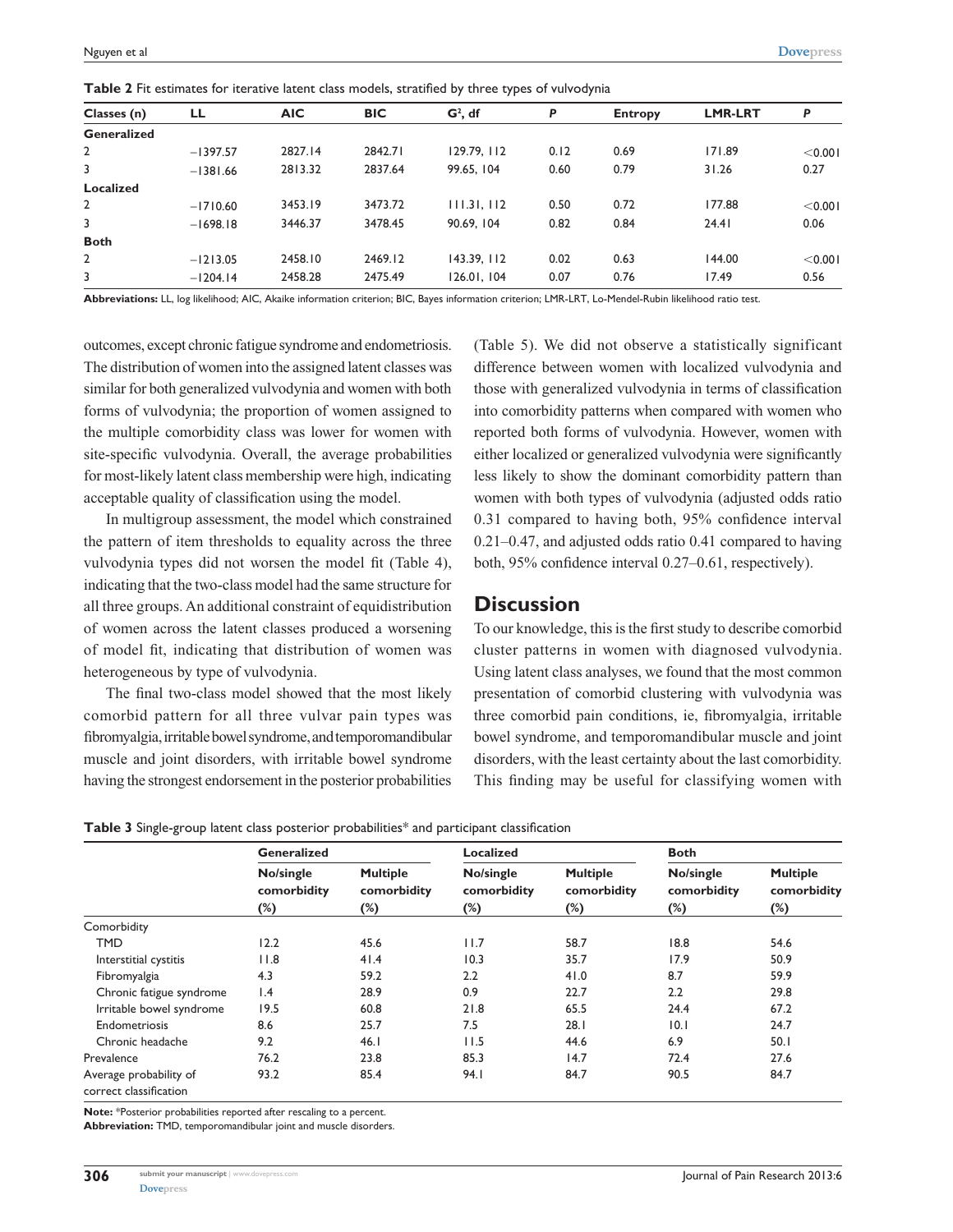| Table 4 Multigroup comparison of latent class parameters across three types of vulvodynia |  |
|-------------------------------------------------------------------------------------------|--|
|-------------------------------------------------------------------------------------------|--|

|                                    |            | <b>AIC</b> | BIC      | $G2$ , df   | $\Delta G^2$ , df |           |
|------------------------------------|------------|------------|----------|-------------|-------------------|-----------|
| All parameters freely estimated    | $-5878.55$ | 11853.10   | 1954.22  | 384.62, 336 |                   |           |
| Thresholds constrained to equality | $-5895.97$ | 11831.95   | 11874.08 | 422.08.364  | 37.46, 28         | 0.11      |
| Classification distributions       | $-5914.66$ | 1865.33    | 1903.25  | 457.90, 365 | 35.82.            | $<$ 0.001 |

**Abbreviations:** LL, log likelihood; AIC, Akaike information criterion; BIC, Bayes information criterion.

vulvodynia into two distinct etiologic groups, ie, those with no or just one comorbidity and those with multiple comorbidities. We also found that the prevalence of this clustering differed according to type of vulvar pain. Women who had both localized and generalized vulvodynia were significantly more likely to exhibit multiple comorbidities.

Our finding that fibromyalgia and irritable bowel syndrome are highly prevalent among women with vulvodynia is consistent with a previous study examining individual comorbidities. Arnold et al found that fibromyalgia and irritable bowel syndrome were each strongly and significantly associated with vulvodynia.11 This study did not determine the effect of clustering, and no previous study to our knowledge has determined the association of comorbidity with type of vulvar pain.

We considered what may be contributing to the differences observed according to the severity of vulvar pain. While localized vulvodynia involves a portion or component of the vulva, generalized vulvodynia involves the entire vulva.26 A woman may be classified as having both types if, for example, she has a burning pain throughout the vulva but

**Table 5** Latent class posterior probabilities\* of item endorsement and distribution of classification of type of vulvodynia in women with a diagnosis of the condition

|                             | <b>Latent class</b>                   |                                          |                                |
|-----------------------------|---------------------------------------|------------------------------------------|--------------------------------|
|                             | No or single<br>comorbidity<br>$(\%)$ | <b>Multiple</b><br>comorbidity<br>$(\%)$ | <b>Adjusted OR</b><br>(95% CI) |
| <b>Comorbidity</b>          |                                       |                                          |                                |
| TMD                         | 13.3                                  | 50.9                                     |                                |
| Interstitial cystitis       | 11.7                                  | 43.0                                     |                                |
| Fibromyalgia                | 3.3                                   | 53.5                                     |                                |
| Chronic fatigue<br>syndrome | 1.2                                   | 25.9                                     |                                |
| Irritable bowel<br>syndrome | 21.5                                  | 62.5                                     |                                |
| Endometriosis               | 8.3                                   | 25.6                                     |                                |
| Chronic headache            | 10.0                                  | 43.7                                     |                                |
| <b>Distribution</b>         |                                       |                                          |                                |
| Both                        | 62.4                                  | 37.6                                     | $\mathsf{I}$ (Ref)             |
| Generalized                 | 78.4                                  | 21.6                                     | 0.41(0.27, 0.61)               |
| Localized                   | 87.I                                  | 12.5                                     | 0.31(0.21, 0.47)               |

**Note:** \*Posterior probabilities reported after rescaling to a percentage.

**Abbreviations:** OR, odds ratio; CI, confidence interval; TMD, temporomandibular joint and muscle disorders; Ref, reference.

there is one portion of the vulva that experiences knife-like pain upon contact. Although hypothesized, it is not known whether women who experience both localized and generalized vulvar pain have a more severe or advanced pathology. Our data cannot directly address the issue of severity of vulvodynia among these women, but they do contribute novel evidence of the heterogeneity of the types of vulvodynia as they relate to comorbid pain conditions, importantly highlighting that if severity in some manner incorporates the presence of comorbid pain conditions, then those women who have both types could be considered to have more severe vulvodynia and an increased likelihood of comorbid pain. An example of the underlying biological mechanism between severe vulvodynia and comorbid conditions could be that women with severe vulvodynia could have a greater level of shared neuronal processing or augmentation with that present with fibromyalgia or irritable bowel syndrome.<sup>27-29</sup>

### Strengths and limitations

The results of this study could contribute to elucidation of the shared biological mechanisms involved in these types of chronic pain, but our findings should be interpreted in light of the following strengths and limitations. First, the convenience sample cross-sectional design enabled recruitment of a large number of women diagnosed with vulvodynia, and perhaps represents the largest sample to date of women with the condition. Therefore, it is possible that women who had suspected that they had vulvodynia may have also suspected another comorbidity and presented for care, thus potentially inflating our prevalence estimates of comorbidity in women with diagnosed vulvodynia. However, the online survey necessary to capture this number and representation of women from across the US made it impossible to confirm the presence of comorbid pain clinically. It is likely that a self-reported history of diagnosed chronic pain comorbidities in women with vulvodynia may be valid, because previous survey-based population studies have found a high validity between self-reported vulvar pain and clinical confirmation.30,31 Although not a direct assessment, given that there are no published reports on the validity of self-reported diagnosis of multiple chronic pain conditions, the previous validation studies of vulvar pain indicate that women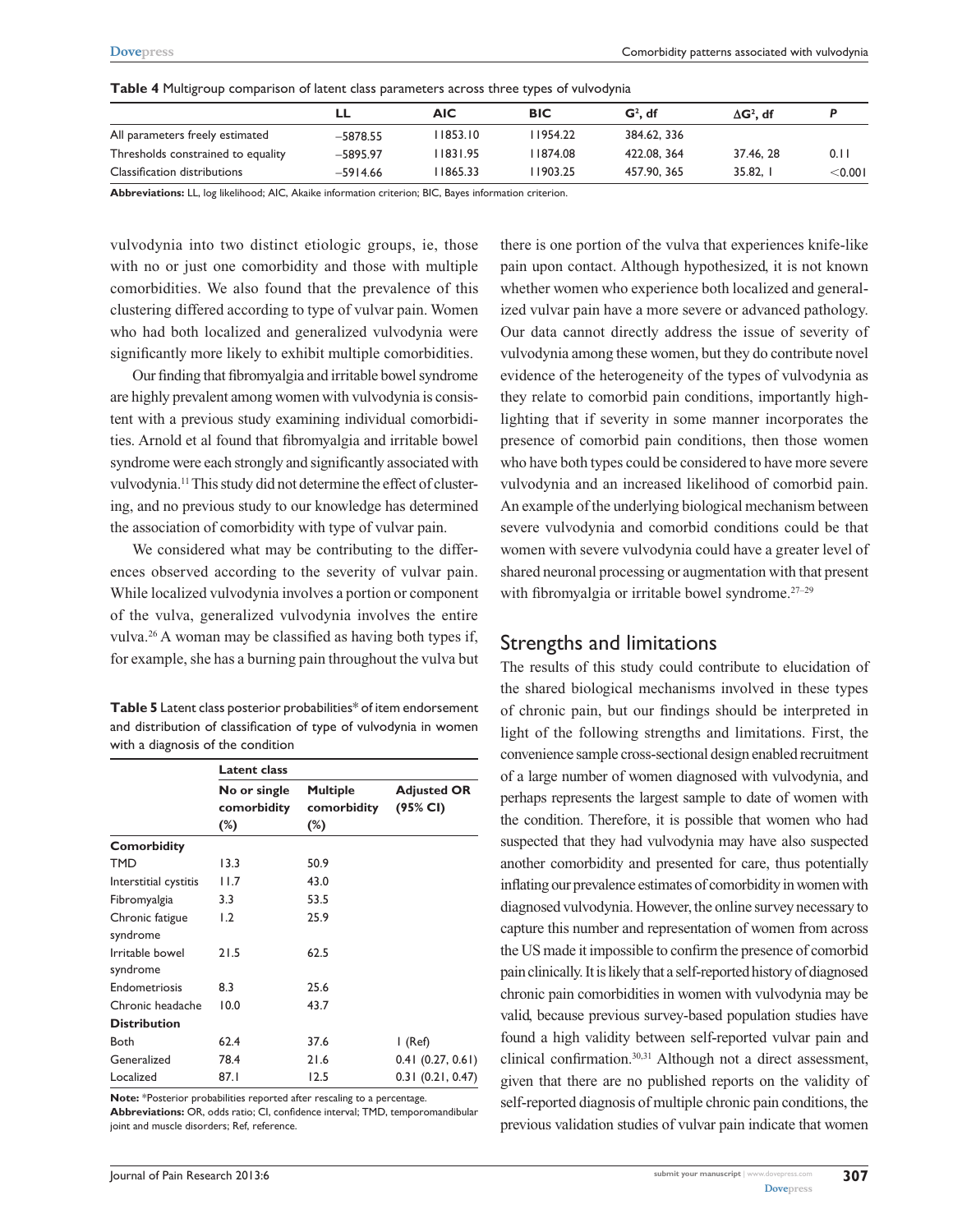with vulvodynia are able to discern specific types of pain. Our survey took the additional measure of requesting that only women with diagnosed vulvodynia complete the survey, and similarly, women were asked to report only diagnosed comorbid conditions. It should be noted that approximately half of women

with symptoms of vulvodynia do not seek care for their vulvar pain,1,4 hence our restriction to those who received a diagnosis is representative only of those women who sought care.

Further, aside from the woman's age, which is a common confounder, we were limited in our ability to account for other potentially confounding variables that may influence the prevalence of prominent comorbidity and type of vulvodynia. Adjustment for confounders typically attenuates an estimate, so if in fact we have missed other important confounders, these prevalence estimates could be overestimated. Future studies should consider collecting information on demographic characteristics and access to health services, which may affect diagnosis of comorbid conditions.<sup>32</sup>

Finally, as reported in the previous literature on vulvodynia and comorbidity, we have not corrected for length of time with vulvodynia. Emerging evidence suggests that underlying mechanisms influencing the development of comorbid conditions could follow a temporal pattern,<sup>33</sup> suggesting that including the duration of vulvodynia may be important in such research. However, at this point, there is no evidence suggesting that certain comorbid conditions precede or result from vulvodynia. Future prospective cohort studies will need to document the onset of comorbid pain conditions following vulvodynia.

# **Conclusion**

Women with vulvodynia, regardless of type, are likely to have at least two additional pain conditions, and are most likely to have comorbid fibromyalgia and irritable bowel syndrome. Women with both localized and generalized vulvodynia have the highest prevalence of this cluster pattern compared with the other types, indicating that more severe vulvar pain is significantly associated with multiple comorbidities.

Our study demonstrates that there may be both investigational and clinical value in categorizing women with vulvodynia into two groups, ie, those who have no or just one comorbidity and those who have multiple comorbidities. Our findings should be considered when planning future research and adopting screening policies for identifying chronic pain conditions in women with vulvodynia.

# **Acknowledgment**

The authors would like to thank the study participants, whose contribution made this research possible.

## **Disclosure**

The authors have no conflicts of interest to report in this work.

#### **References**

- 1. Harlow BL, Stewart EG. A population-based assessment of chronic unexplained vulvar pain: have we underestimated the prevalence of vulvodynia? *J Am Med Womens Assoc*. 2003;58:82–88.
- 2. Arnold LD, Bachmann GA, Rosen R, Rhoads GG. Assessment of vulvodynia symptoms in a sample of US women: a prevalence survey with a nested case control study. *Am J Obstet Gynecol*. 2007;196:128. e1–e6.
- 3. Bachmann GA, Rosen R, Pinn VW, et al. Vulvodynia: a state-of-the-art consensus on definitions, diagnosis and management. *J Reprod Med*. 2006;51:447–456.
- 4. Reed BD, Harlow SD, Sen A, et al. Prevalence and demographic characteristics of vulvodynia in a population-based sample. *Am J Obstet Gynecol*. 2012;206:170. e1–e9.
- 5. Bohm-Starke N. Medical and physical predictors of localized provoked vulvodynia. *Acta Obstet Gynecol Scand*. 2010;89:1504–1510.
- 6. ACOG Committee on Gynecologic Practice. ACOG Committee Opinion: Number 345, Oct 2006: vulvodynia. *Obstet Gynecol*. 2006;108:1049–1052.
- 7. Haefner HK, Collins ME, Davis GD, et al. The vulvodynia guideline. *J Low Genit Tract Dis*. 2005;9:40–51.
- 8. Leclair CM, Goetsch MF, Korcheva VB, Anderson R, Peters D, Morgan TK. Differences in primary compared with secondary vestibulodynia by immunohistochemistry. *Obstet Gynecol*. 2011;117:1307–1313.
- 9. Nguyen RH, Ecklund AM, Maclehose RF, Veasley C, Harlow BL. Co-morbid pain conditions and feelings of invalidation and isolation among women with vulvodynia. *Psychol Health Med*. 2012;17: 589–598.
- 10. Reed BD, Harlow SD, Sen A, Edwards RM, Chen D, Haefner HK. Relationship between vulvodynia and chronic comorbid pain conditions. *Obstet Gynecol*. 2012;120:145–151.
- 11. Arnold LD, Bachmann GA, Rosen R, Kelly S, Rhoads GG. Vulvodynia: characteristics and associations with comorbidities and quality of life. *Obstet Gynecol*. 2006;107:617–624.
- 12. Rodriguez MA, Afari N, Buchwald DS. Evidence for overlap between urological and nonurological unexplained clinical conditions. *J Urol*. 2009;182:2123–2131.
- 13. Nguyen RH, MacLehose RF, Veasley C, Turner RM, Harlow BL, Horvath KJ. Comfort in discussing vulvar pain in social relationships among women with vulvodynia. *J Reprod Med*. 2012;57:109–114.
- 14. Reed BD, Haefner HK, Punch MR, Roth RS, Gorenflo DW, Gillespie BW. Psychosocial and sexual functioning in women with vulvodynia and chronic pelvic pain. A comparative evaluation. *J Reprod Med*. 2000;45:624–632.
- 15. Jelovsek JE, Walters MD, Barber MD. Psychosocial impact of chronic vulvovagina conditions. *J Reprod Med*. 2008;53:75–82.
- 16. Clare CA, Yeh J. Vulvodynia in adolescence: childhood vulvar pain syndromes. *J Pediatr Adolesc Gynecol*. 2011;24:110–115.
- 17. Reed BD, Cantor LE. Vulvodynia in preadolescent girls. *J Low Genit Tract Dis*. 2008;12:257–261.
- 18. Nguyen RH, Stewart EG, Harlow BL. A population-based study of pregnancy and delivery characteristics among women with vulvodynia. *Pain Therapy*. 2012:1.
- 19. Reed BD, Haefner HK, Cantor L. Vulvar dysesthesia (vulvodynia). A follow-up study. *J Reprod Med*. 2003;48:409–416.
- 20. Gordon AS, Panahian-Jand M, McComb F, Melegari C, Sharp S. Characteristics of women with vulvar pain disorders: responses to a Web-based survey. *J Sex Marital Ther*. 2003;29 Suppl 1:45–58.
- 21. Friedlander JI, Shorter B, Moldwin RM. Diet and its role in interstitial cystitis/bladder pain syndrome (IC/BPS) and comorbid conditions. *BJU Int*. 2012;109:1584–1591.